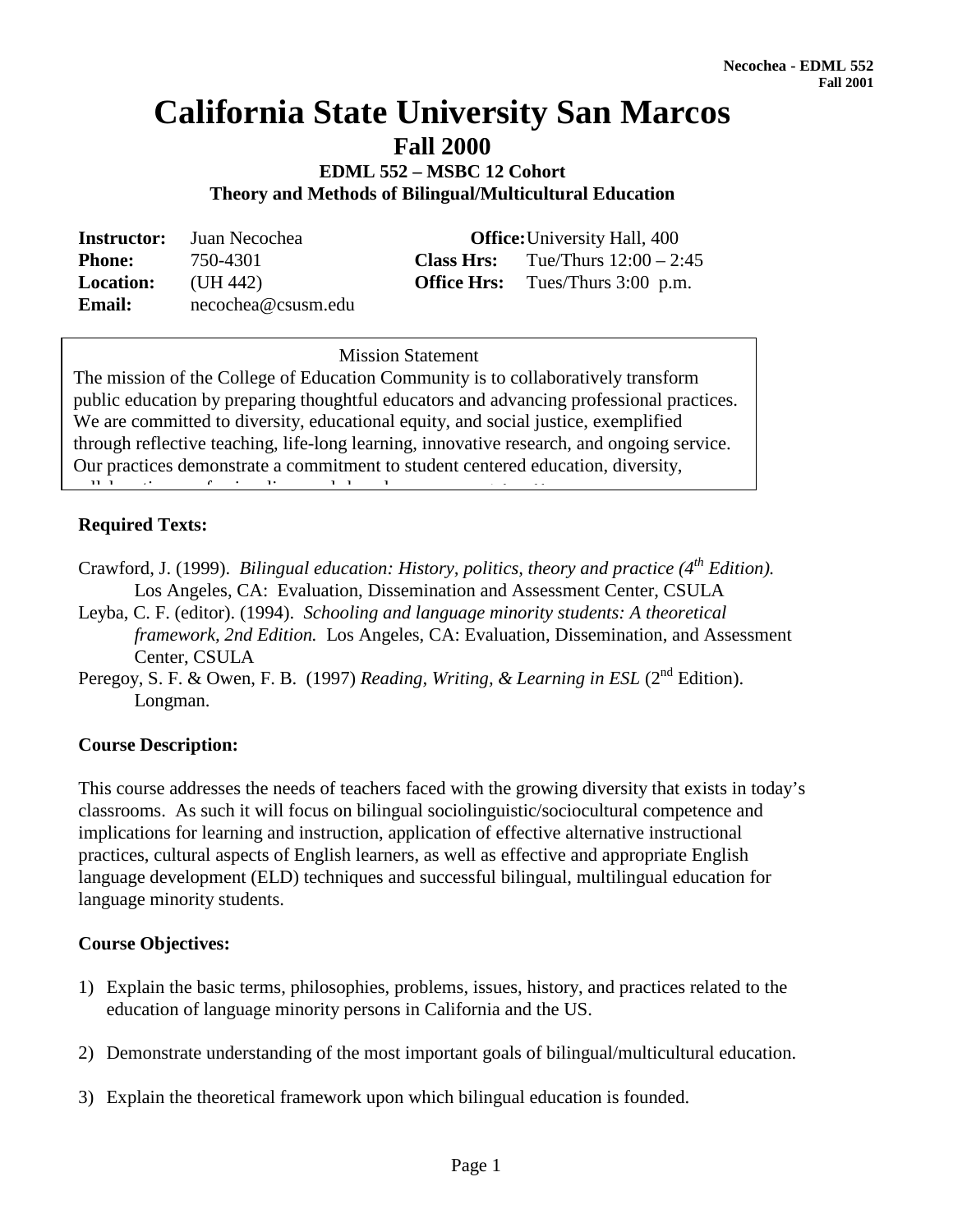- 4) Demonstrate understanding of existing student identification, assessment, and language redesignation requirements for the state of California.
- 5) Explain the connections between bilingual education, English as a second language, English language development, and SDAIE methodologies.
- 6) Demonstrate understanding of the five models of multicultural education and their implications for curriculum, instruction, and educational policy.
- 7) Discuss the meaning of culture, differentiated index, and the necessity for cultural convergence in schools.
- 8) Use confluent education techniques to develop understand of each individual student, create a more just and humane learning environment, and help students in their growth and development as human beings.

#### **Course Requirements:**

All students are expected to participate in class activities and demonstrate reflective thinking and learning both in writing and in class discussions. It is important that students are well prepared for course sessions by completing the readings and assignments scheduled before the class meeting. Unless otherwise negotiated with the instructor, all assignments are to be handed in on the due date. **Assignments not handed-in on due date will lose 10% of possible credit per day.** Assignments should be typed and double-spaced (except for class journal).

#### **Course Requirements**

| Attendance/thoughtful participation/facilitation |               |           |         | 20 points     |           |           |  |
|--------------------------------------------------|---------------|-----------|---------|---------------|-----------|-----------|--|
| Interactive Journal                              |               |           |         | 15 points     |           |           |  |
| Case study                                       |               |           |         | 15 points     |           |           |  |
| <b>SDAIE Unit Plan</b>                           |               |           |         | 20 points     |           |           |  |
| Group presentation                               |               |           |         | 10 points     |           |           |  |
| Choice Assignment                                |               |           |         | 20 points     |           |           |  |
|                                                  |               |           |         |               |           |           |  |
|                                                  |               |           |         |               |           |           |  |
| <b>Grading Scale</b>                             |               |           |         |               |           |           |  |
| A 100-94                                         | $A - 93 - 90$ | $B+89-87$ | B 86-84 | $B - 83 - 80$ | $C+79-78$ | $C$ 77-74 |  |

## **Attendance/Participation/facilitation (20 pts.)**

The College of Education has adopted the following attendance policy: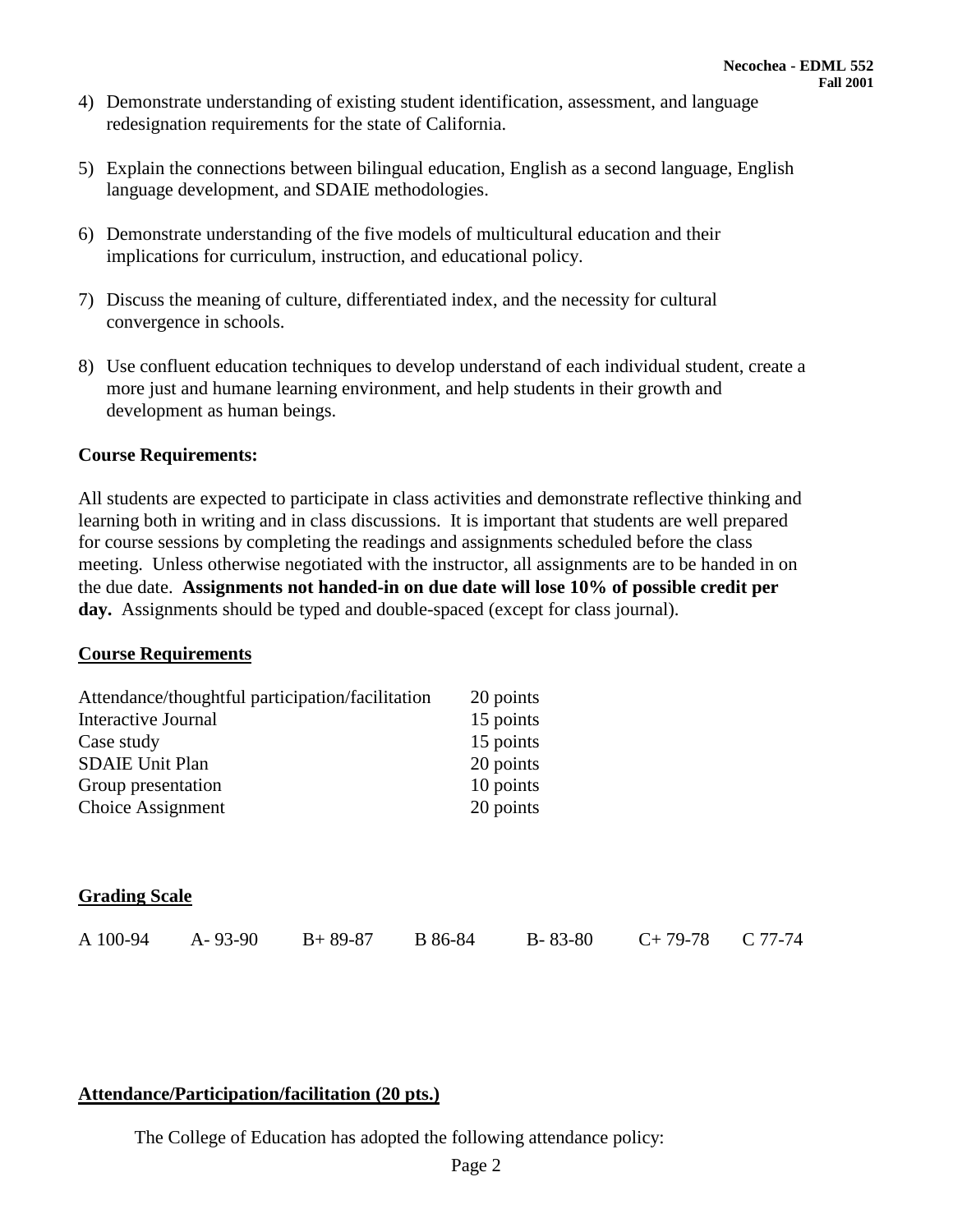*Due to the dynamic and interactive nature of courses in the College of Education, all students are expected to attend all classes and participate actively. At a minimum, students must attend more than 80% of class time, or s/he may not receive a passing grade for the course at the discretion at the instructor. Individual instructors may adopt more stringent attendance requirements. Should the student have extenuating circumstances, s/he should contact the instructor as soon as possible.*

As per COE policy, in order to receive an "A" students may miss no more than one class. Late arrivals or departures will count as half an absence. Please advise instructor at the earliest possible time of extenuating circumstances.

Also, as time permits, students will be selected to facilitate the reading assignments for the session.

#### **Interactive Journal (15 pts)**

For this project, you will need to choose a journal partner in class for an online interactive journal on the first night and exchange email addresses. After each class session, please write an email journal entry reflecting on the following: 1) what the class covered, 2) how the session has informed your practice, 3) what you found most useful about the session, 4) what you found least useful about the session, 5) strengths, weaknesses, areas for improvement, and 6) whatever else comes to mind. Your entry should be about one half page in length. Email the entry to your journal partner, who will then respond to your entry and give you feedback, ideas, suggestions, etc. Your journal partner should email their entry to you and you should provide feedback to that person. For each session, then, you will have one email entry that you wrote and one that you responded to.

## **Due DATES: Entries for Sessions 1-5 due Session 6 {Sept 11} Entries for Session 6-10 due Session 11 {Sept. 27} Complete set of entries due week 15 {Oct. 11}**

*Before the second night of class, email Juan your first night's reflection when you email it to your partner [\(necochea@csusm.edu\)](mailto:zcline@csusm.edu)*

**Case Study** *-* For this assignment you will follow an English learner or group of students during your teaching assignment. You will collect and document evidence of any instructional modifications made to provide comprehensible academic input for the student(s). We will discuss this further on February 11, when you will receive a handout regarding this assignment. **Sept. 27**

**SDAIE Unit Plan** - Providing rigorous academic instruction that also facilitates English language acquisition is critical to the academic achievement of English learners. This assignment will provide you with an opportunity to demonstrate ways in which curriculum and instruction, while remaining grade level appropriate, can be modified so that it is comprehensible to English Learners. Some of this assignment will be done in class and thus collaboration is highly encouraged. You will design or adapt a unit of at least three sequential lessons that employ SDAIE methodology. Lesson plans, either a 5 step or "Into, Through and Beyond", should be formulated to meet the needs of English Learners. The final plans should include the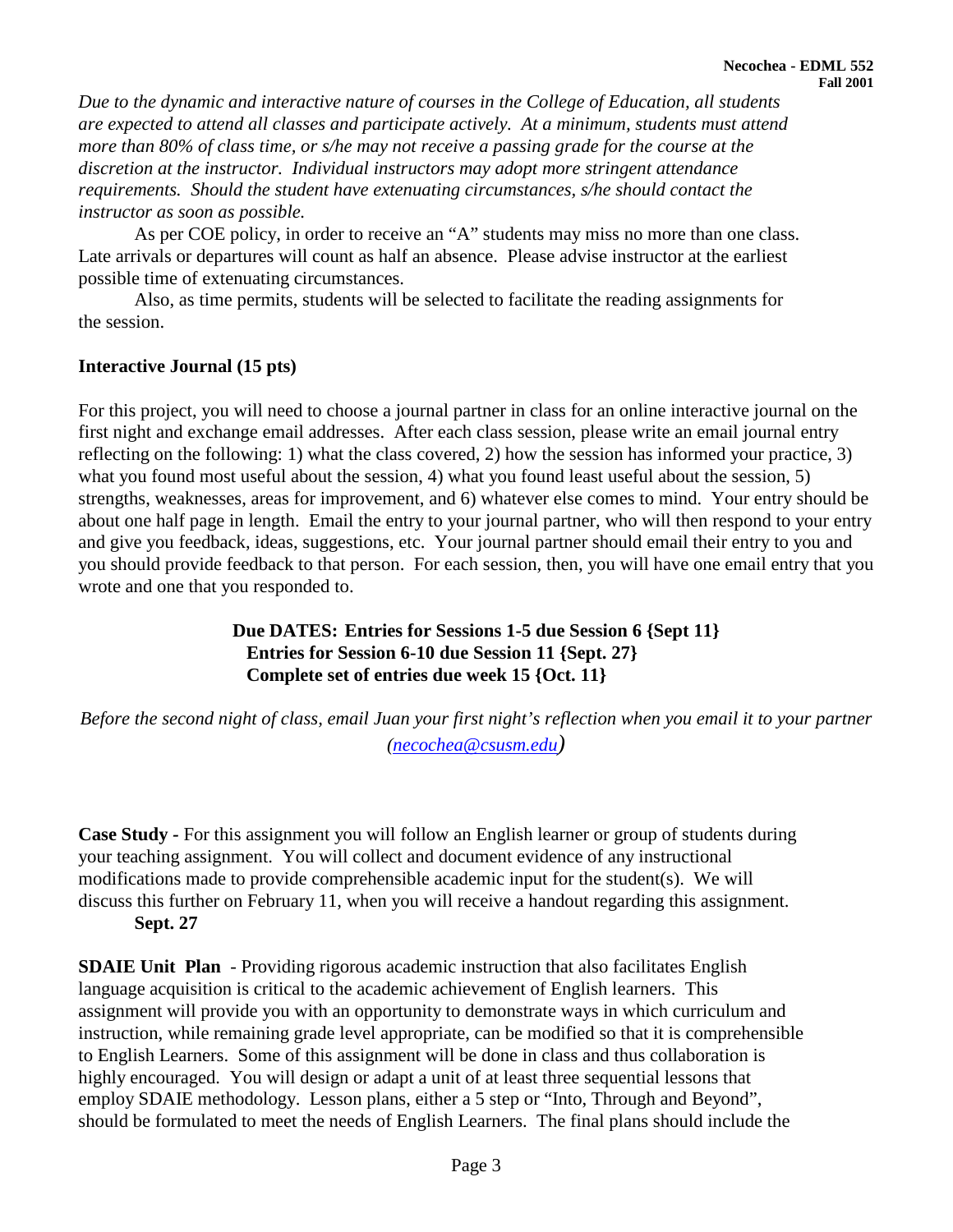criteria listed below. Be certain to provide a reflective evaluation of the lesson plans by addressing the questions below:

- ♦ Does each lesson use visuals, manipulatives, realia, drama and scaffolding techniques that would facilitate understanding?
- ♦ Does each lesson take into consideration the varying English proficiencies of language minority students?
- ♦ Do the lesson strategies incorporate group collaboration, cooperative learning activities, peer assistance, or other work group techniques?
- ♦ Does the lesson incorporate the culture, lived experiences, and if possible, the language of the students?
- ♦ Is the curriculum reflected in the lesson challenging and not watered down?
- ♦ How are the parents and community integrated into the unit?
- ♦ Does the lesson include the 7 Intelligences and/or multiple modalites?

# **Due: Oct. 9**

**Choice assignment –** You will have the opportunity to choose from a menu of 4-5 options to better facilitate special interests and skills. These will be explained in the coming weeks. Also, if you have a particular interest or desire to pursue a special topic related to the content of this course, please consult the instructor for written permission to include this as your choice. Creativity is strongly encouraged and appreciated.

 **Due: Sept. 20**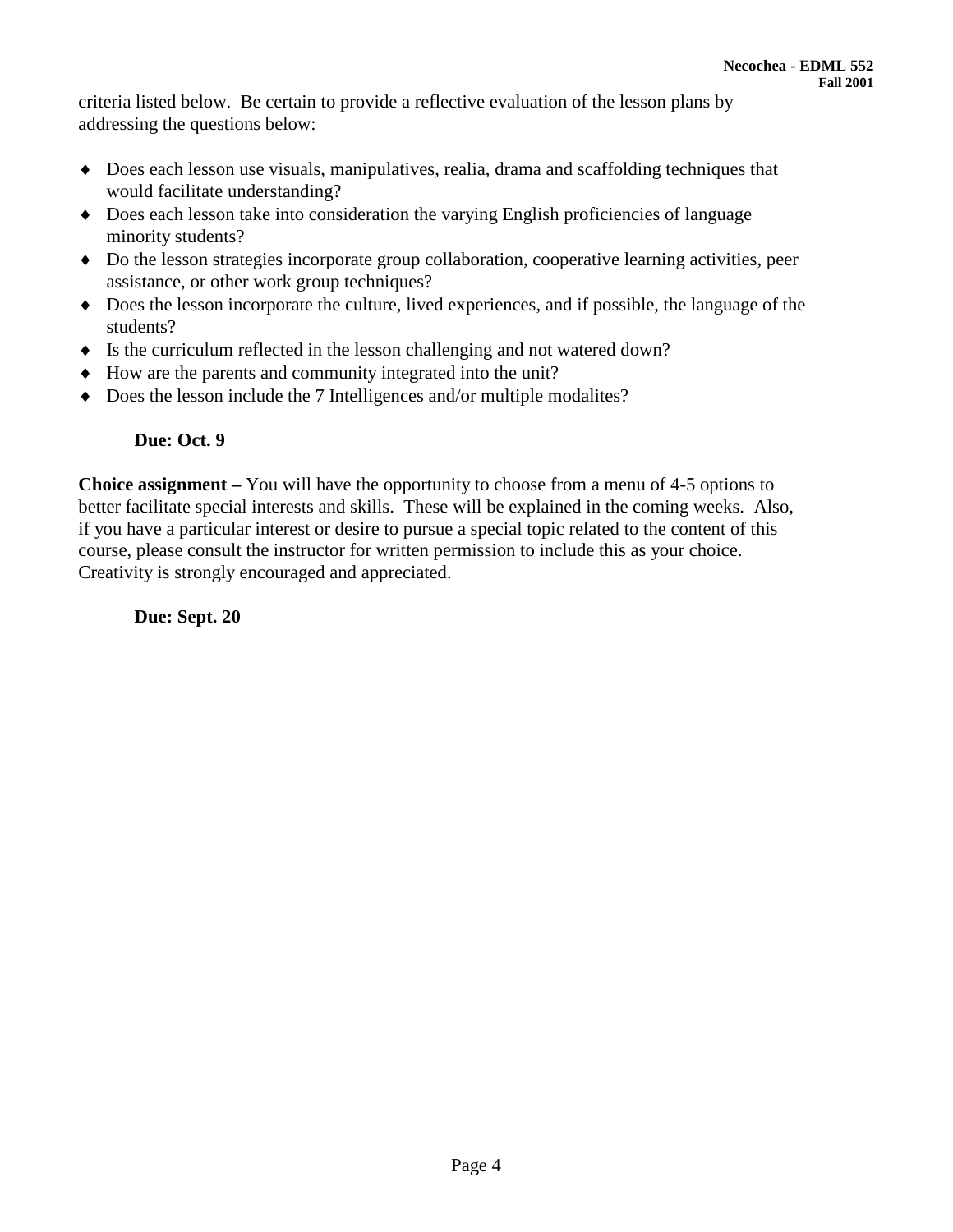# **Course Outline**

| (Timeline Subject to Change pending "Teachable" Moments) |  |
|----------------------------------------------------------|--|
|----------------------------------------------------------|--|

| <b>Date</b>                        | <b>Topic</b>                                                                                                                                  | <b>Readings</b>                                                                         |  |
|------------------------------------|-----------------------------------------------------------------------------------------------------------------------------------------------|-----------------------------------------------------------------------------------------|--|
| Session 1<br>Aug. 23               | Introduction/course overview<br>"Voices of the Students"<br>"What is Culture--Define it?"                                                     |                                                                                         |  |
| Session 2<br>Aug 28                | <b>Different Perspectives</b><br>*Christopher Columbus<br>Historical overview of L2 in the U.S;                                               | Crawford, Ch. 1, Ch. 2<br>Peregoy & Boyle, Ch. 1                                        |  |
| Session 3<br>Aug. 30               | Manifestations of culture;<br>Cultural congruence in instruction<br>*Parents and community                                                    | Crawford, Ch 9, 10.                                                                     |  |
| Session 4<br>Sept. 4               | Language and Language Acquisition<br>Stages of 2nd language development                                                                       | Leyba, pp. 47 - 75; 79 - 131<br>Peregoy & Boyle, Ch 2                                   |  |
| Session 5<br>Sept. 6               | Theories of L1 and L2 language<br>development: 5 hypotheses                                                                                   | Peregoy & Boyle Ch 4<br>Leyba, pp. 3 - 46<br>Crawford, Ch 6                             |  |
| Session 6<br>Sept. 11              | <b>Sheltered Instruction/SDAIE</b>                                                                                                            | <b>Due: Interactive Journal</b><br>Peregoy & Boyle Ch 3                                 |  |
| Session 7<br>Sept. 13<br>Session 8 | <b>Sheltered Instruction/SDAIE</b>                                                                                                            | Crawford, Ch 3                                                                          |  |
| Sept. 18                           | English language acquisition and modern<br>approaches in multilingual settings:<br>Social Interactions & the role of L1 in L2<br>learning     | Crawford, Ch 7, 11, 12                                                                  |  |
| Session 9<br>Sept. 20              | Socio-cultural factors affecting L1 and L2<br>development; application to teaching;<br>Status of culture/language                             | Leyba, pp. 133 - 164<br><b>Due Choice Assignment</b>                                    |  |
| Session 10<br>Sept. 25             | Foundations of bilingual education:<br>program models                                                                                         | Crawford, Ch. 5,,8<br>Leyba, pp. 203 - 225                                              |  |
| Session 11<br>Sept. 27             | ESL methods--old & new<br>Language structure and use: The systems<br>of language, oral and written discourse,<br>language change              | Crawford, appendix A, B, D<br><b>Due: Case Study</b><br><b>Due: Interactive Journal</b> |  |
| Session 12<br>Oct. 2               | Literacy in the L1; transfer and literacy in<br>L2; Biliteracy<br><b>Student Identification/assessment</b>                                    | Leyba, pp. 165-202<br>Peregoy & Boyle, Ch. 5, 6                                         |  |
| Session 13<br>Oct. 4               | Content Reading for ELL<br>Reading/Literature                                                                                                 | Peregoy & Boyle, Ch. 7, 8, 9                                                            |  |
| Session 14<br>Oct. 9               | Language and content area assessment;<br>Writing development in a second<br>language: rubrics, authentic assessments,<br>portfolios, journals | <b>Due: SDAIE Unit</b><br><b>Due: Group Presentation</b><br>Crawford, Ch. 4             |  |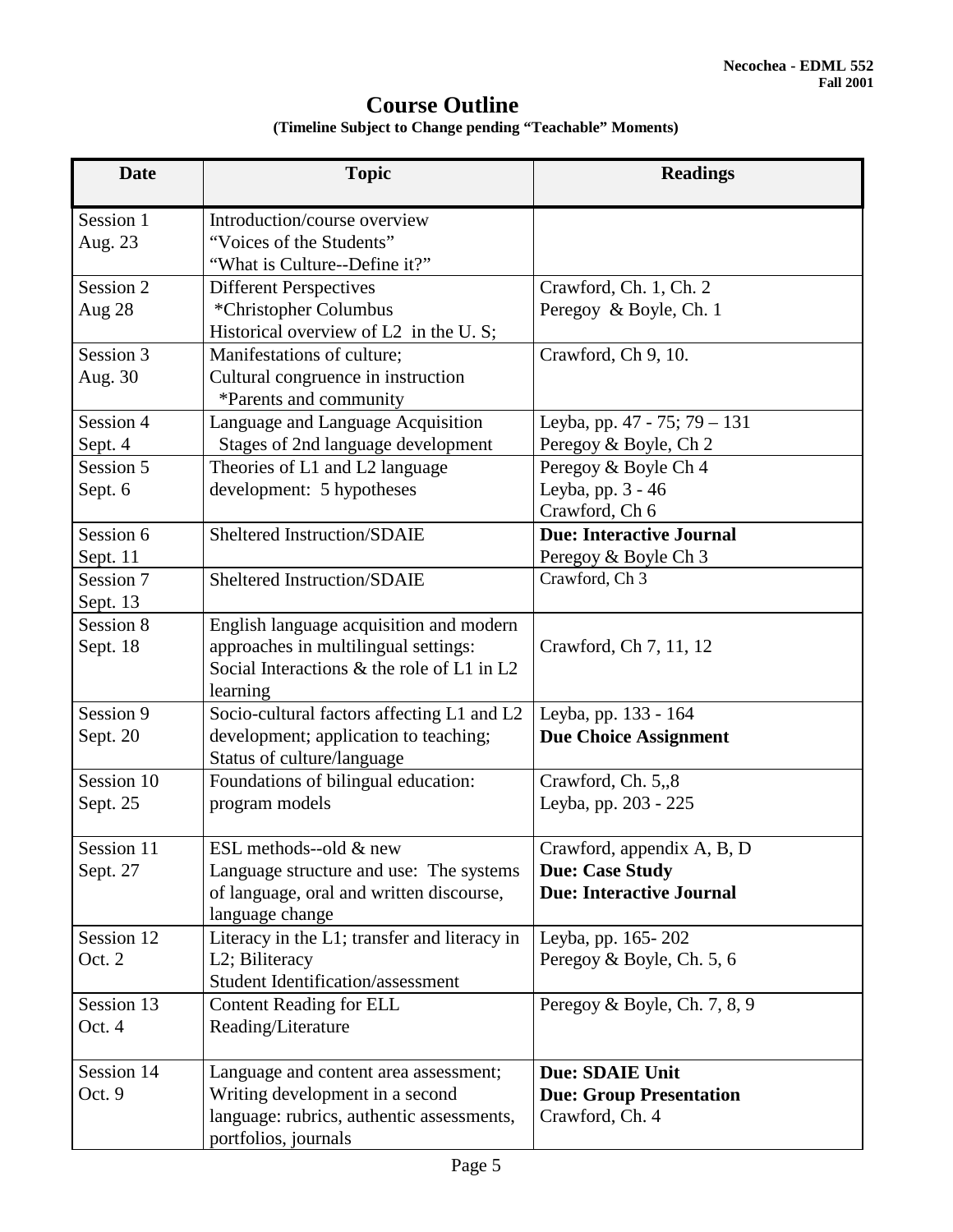| Session 15<br><b>Empowering English Learners</b><br>Politics of Bilingual Education<br>Oct. 11<br>Closure |  | <b>Due: Interactive Journal</b> |  |
|-----------------------------------------------------------------------------------------------------------|--|---------------------------------|--|
|                                                                                                           |  |                                 |  |